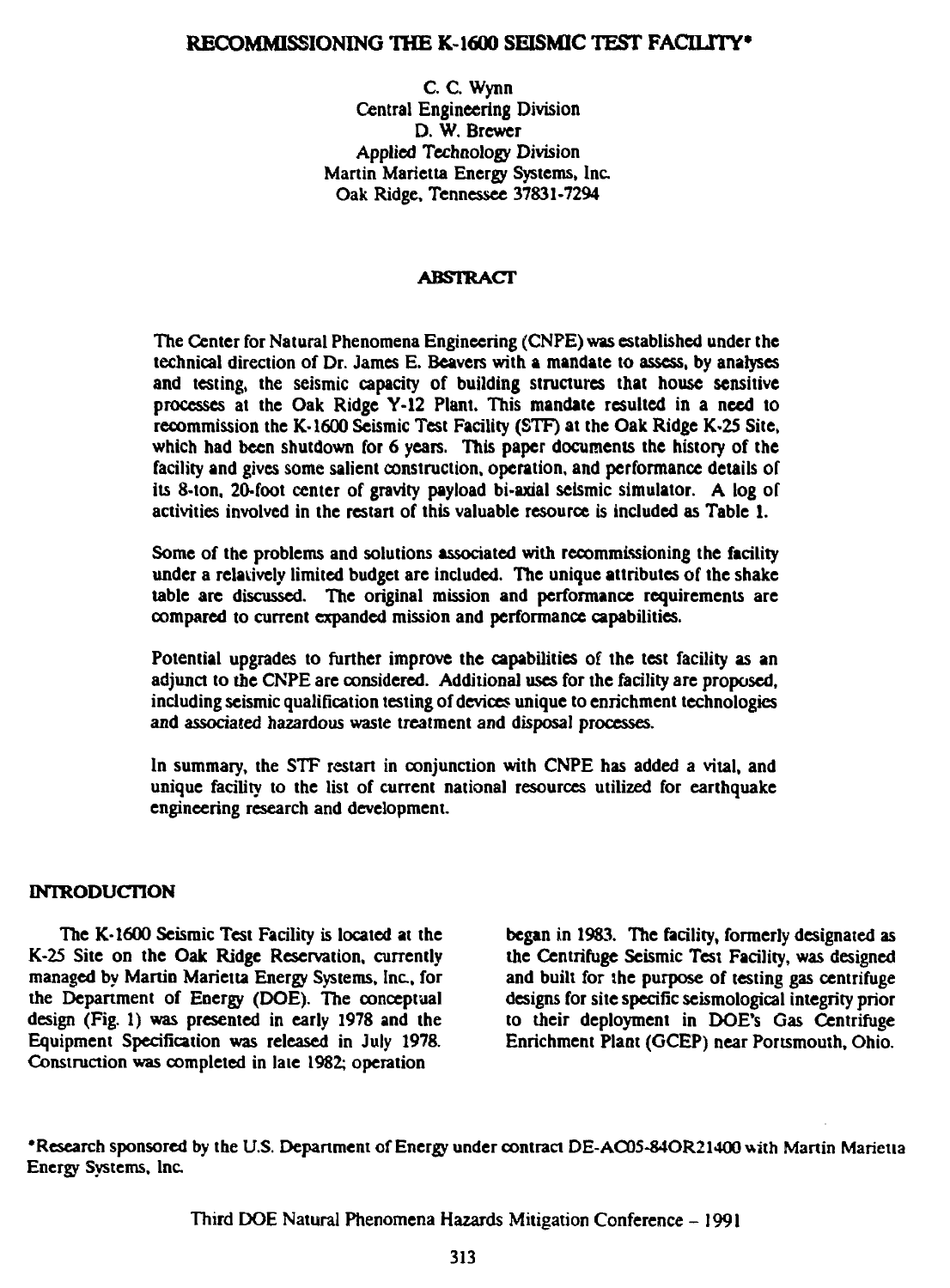

Fig. 1. The conceptual design of the K-1600 Seismic Test Facility.

Third DOE Natural Phenomena Hazards Mitigation Conference - 1991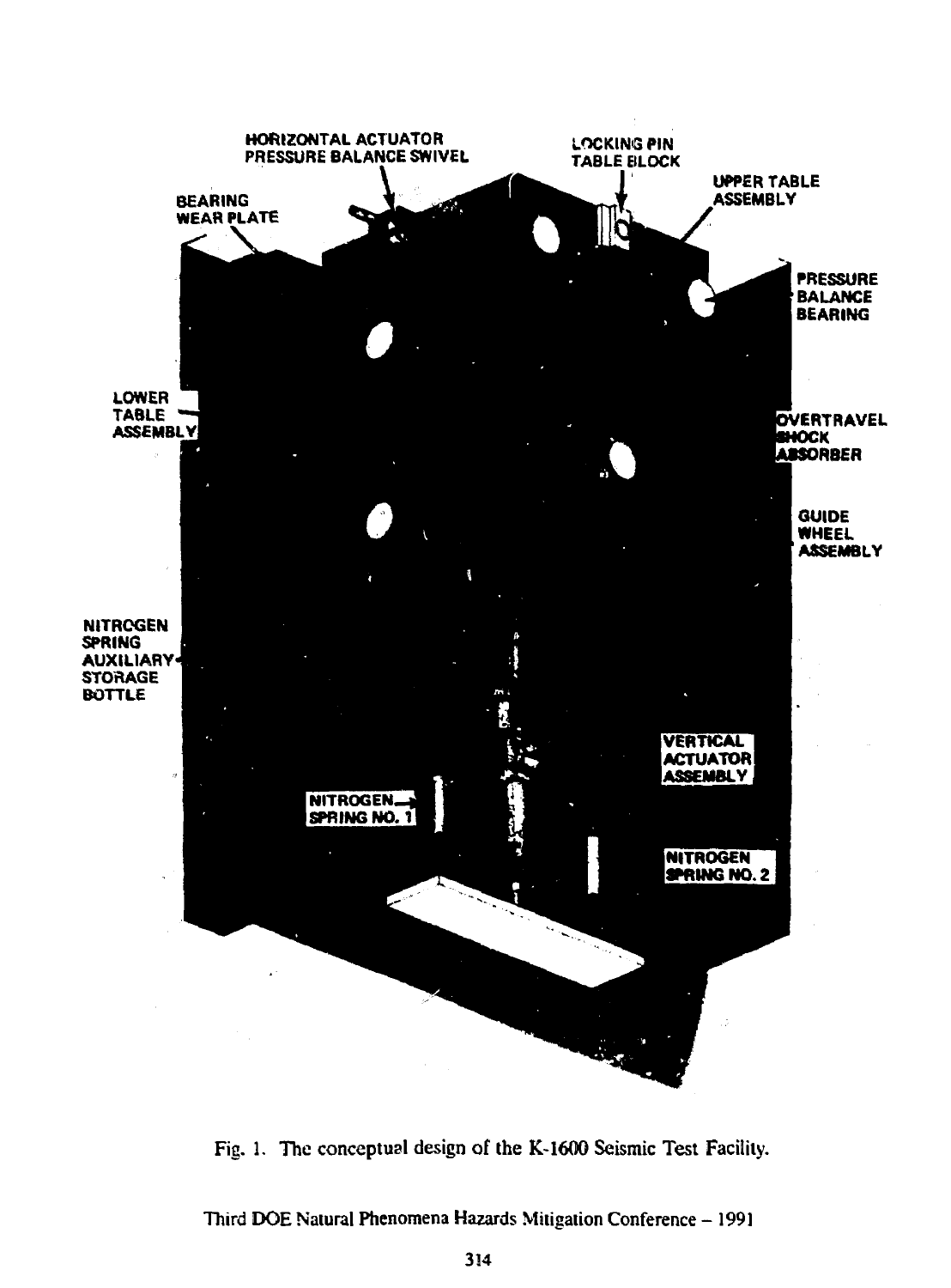## **SYSTEM DESCRIPTION**

**The 6-ft square steel surface of the shake table is at grade level with the massive 55,000-lb upper table section; the 25,000-lh lower table section; the nitrogen support springs; the vertical actuator; and other support hardware housed in a 20-ft-deep pit. To maintain and assure stability during operation, this pit is centered in a 1,600,000-lb steel- reinforced concrete reaction mass. Pitch and roll axis motions of the table are physically restrained by pairs of pressure balanced bearings that slide on precision bearing plates mounted to the side walls of the pit. Details of the shake table components are shown in Fig. 2.**

**Power to drive the shake table is supplied by a 125-hp hydraulic power supply and coupled to the table through two electrohydraulicservo-controlled actuators (27-kip vertical and 22-kip horizontal). The static weight of both the table and the specimen is supported by two high-pressure (2500-psi max) nitrogen support springs. Control input signals are supplied to both axes independently by a tunable analog control console that monitors both acceleration and displacement feedback and calculates a pseudovelocity response. The control mode (displacement, velocity, or acceleration) can be selected depending on the most effective or predominant component of the desired table motion. Manual excitation of the table is limited to low-level sine sweep or random noise inputs for determining transfer functions or varying level, fixed frequency (or narrow band sweep) sine wave inputs for modeling specimen response.**

**Highly accurate closed loop control of the table excitation is attained through a computer system that monitors the acceleration, velocity, and displacement feedback from both axis. These signals are compared to the desired input waveform, and the servo-drive signals are adjusted accordingly. The software is capable of setting soft limits for the protection of both the shaker system and the specimen. Inputs can be from several sources. Prerecorded digitized waveforms can be read into the system for input to the table, or the computer software can generate sinusoidal sweep, dwell, or beat inputs of varying levels. The software can also generate pseudorandom waveforms from any shock spectrum that fits the performance capability envelope as shown in Fig. 3.**

**The Oak Ridge biaxial shake table is capable of testing hardware with major dimensions of 25 ft in plane; 20 ft out of plane; and 75 ft high, with a total weight of 15,000 ib. The system is capable of**

**independent axis control (vertical and horizontal) with minimal cross-coupling effects. The maximum dynamic performance capabilities aie plus or minus 7.6-in. displacement at a velocity of 12 in./s and a peak acceleration of 0.25 g for both axis. Waveform reproduction accuracies are in the order of 25% for acceleration; 10% for velocity; and** *5%* **for displacement, with a maximum table tilt error of 500 Ad-ad. The table has demonstrated maximum errors of less than 5% overall at operating levels of approximately one-half of its capabilities. The maximum envelope errors have never been determined; however, future testing is planned to measure maximum payload controllability.**

**The system operated with only minor maintenance for 3 years. During this time a number of heavily instrumented gas centrifuges were tested, as well as other critical plant support equipment.**

### **SHUTDOWN**

**In June 1985, DOE announced the decision to no longer pursue the use of gas centrifuge technology and to shut down all facilities related to the program and place the equipment in a safe condition. In the following months, the Oak Ridge shake table went into "mothball" status. The vertical actuator was removed and replaced by a rigid steel support post The nitrogen system was fully vented, all the hydraulic fluid was drained from the system, and the steel bearing plates along the walls of the shaker pit were coated with oil to preserve the high quality surface finish. The batteries for the uninterruptible power supply, which supplied power to the control systems, were removed. All electrical power to the facility was turned off. The operating software as well as the earthquake input data were archived on magnetic tape. Test data were archived on microfiche.**

#### **RESTART**

**In the fall of 1989, interest increased in the seismic response and survivability of hollow clay tile (HCT) walls used in the construction of key buildings at the Y-12 Plant and other DOE facilities. This growing interest prompted** *CSTE* **to look at the K-1600 shake table as a possible means of modeling and testing HCT walls for earthquake response. MTS Systems, the original designer and manufacturer of the system, was contacted, and a representative was brought on-site to perform an evaluation of the condition of the equipment.**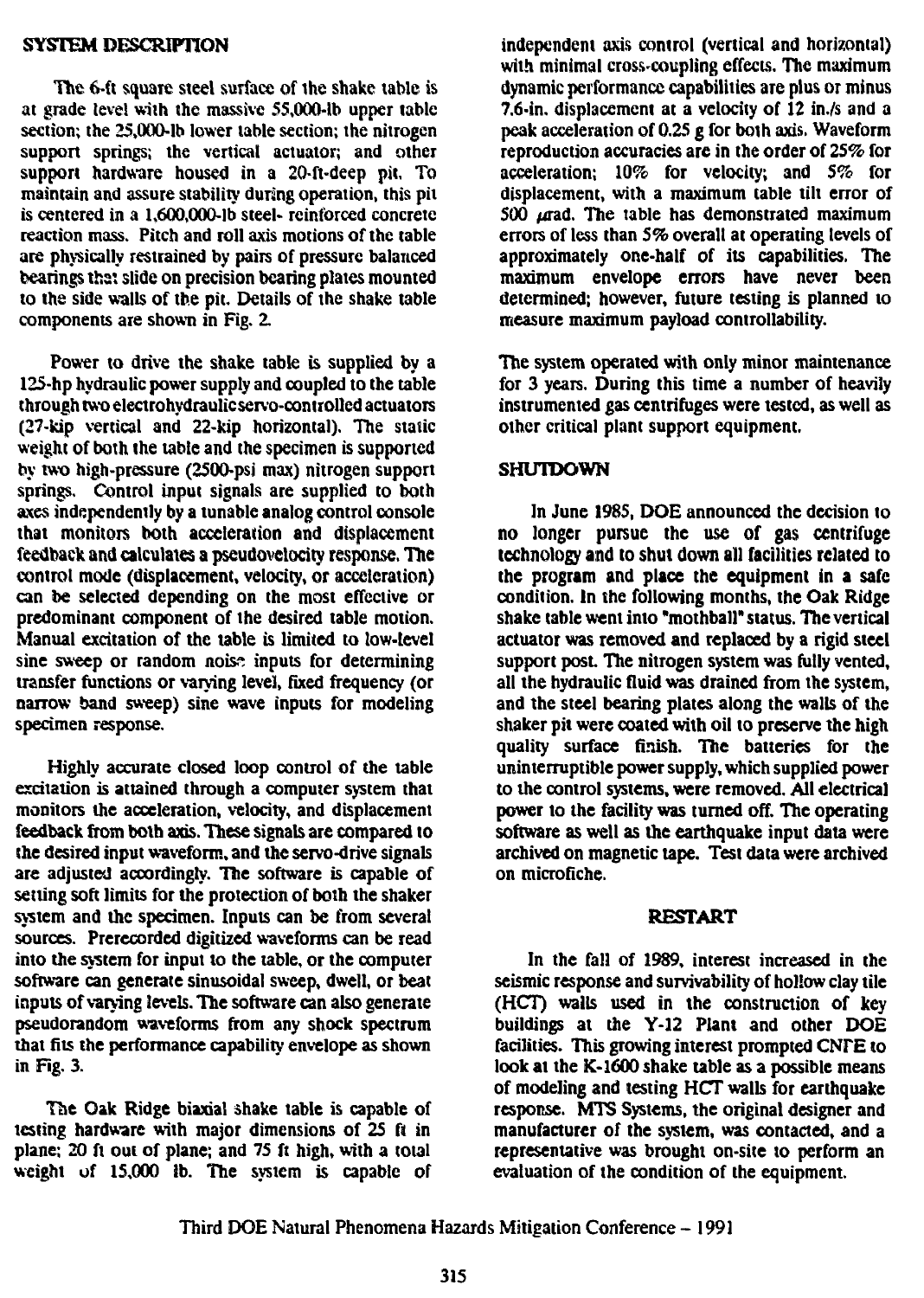

Third DOE Natural Phenomena Hazards Mitigation Conference - 1991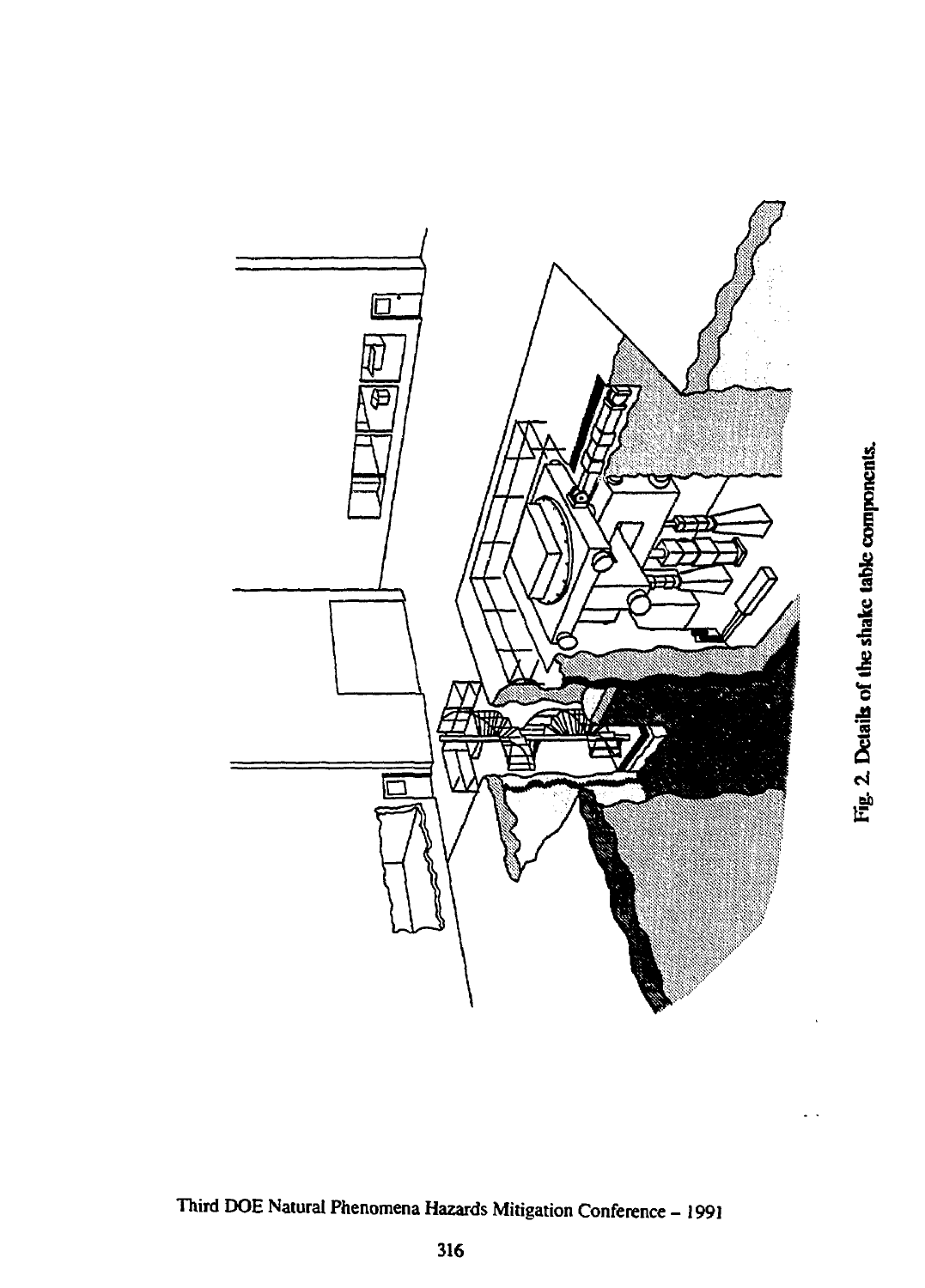# PEAK VELOCITY VS. FREQUENCY (BOTH HORIZ. & VERT.)

**PUBLISHED VALUES** 



Fig. 3. K-1600 shaker performance.

 $\overline{\mathbf{u}}$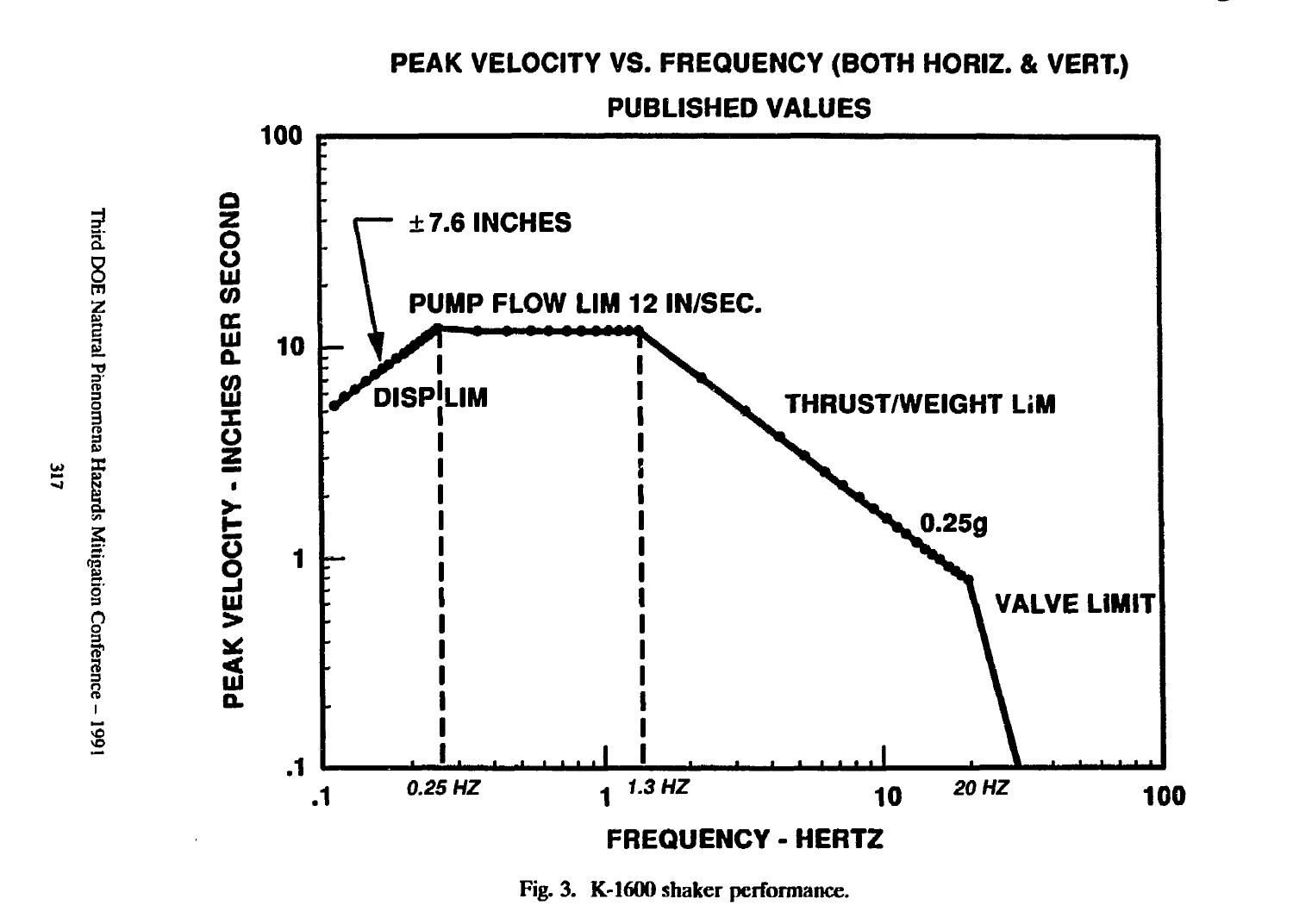**This evaluation created a list of things that needed attention prior to any attempts to restart the shake table. Although! the equipment had been idle for 4 years, it was in good condition. The most notable finding was a coat of surface rust on the bearing plates, which had been caused by a major water leak in the area. A log of all the problems associated with the restart and the resolution o/ each is included as Table 1. The major problems were caused by waterfilled systems that did not drain well and burst as a result of freezing.**

**The items that had been identified in the preliminary checkout were corrected, as well as other situations that appeared during this phase of the restart. The shake table restart was accomplished by using the procedures and recommendations in the system operating manuals; all repairs to the equipment were made in accordance with the service manuals and/or direction from the MTS service representative. All systems came back on line with a minimal amount of effort, as indicated in the restart log (Table 1).**

**No major problems were encountered until an attempt was made to return the archived operating software to service. For unknown reasons, the magnetic tapes were no longer readable, and the manufacturer had maintained only the source files used to generate the operating system. Currently, the available options are under evaluation: generate the old software again (for an outdated DEC PD-11/34 computer system) or replace the computer control system with a new one.**

## **PERFORMANCE VERIFICATION**

**With the restart activities completed, the controllability and performance of the shake table system will be evaluated by duplicating the majority of the original acceptance test procedure. In conjunction with the acceptance testing, the maximum performance envelope, which has never been determined, will be mapped. Both maximum performance limits and controllability will be determined. This testing will be done by using a Test Mast" which has a total weight that approaches the table maximum payload and a center of gravity at approximately 9 ft above the table surface. This will be useful in determining what level of testing can be performed for the Hollow Clay Tile Wall Project. A maximum baseline for the current configuration will also be established.**

## **UNIQUE TESTING CAPABILITIES**

**The K-1600 shake table has certain designed testing capabilities that make it a valuable resource to both the vibration and seismic engineering disciplines. Precision controllability over its entire frequency band, coupled with its wide range of size and weight flexibility make it ideally suited to vibration testing and seismic simulation at earthquake levels suitable for the majority of the eastern United States. The facility has utilities available that can support testing and qualification under normal and abnormal operating conditions for many active systems: electric motor, switchgear, valves, instrument, control, and safety. This system could also be a very useful tool in scale model evaluation of large structures.**

## **UPGRADING FOR THE FUTURE**

**Several performance upgrade options have been investigated since the restart activities began. The shake table has proven to be conservatively designed, so some of the upgrades can be implemented with minimal modifications. The upgrade tasks are listed in order of priority, based on current and projected needs.**

- **1. Replace the aging PDP 11/34 test executive computer and software and install an integrated 64 channel dynamic data acquisition system.**
- **2. Improve the maximum horizontal acceleration performance by disabling the vertical motion drive and moving the larger vertical actuator to the horizontal position.**
- **3. Install a lower mass upper table to increase acceleration performance for payloads with weights near the current performance maximum but with a vertical center of gravity that is lower than the current performance maximum.**

**One goal is to increase the maximum table acceleration performance to achieve the current Paducah Site ground motion design specification. Another goal is to eventually provide a genera] test facility for use by other projects requiring seismic simulation testing.**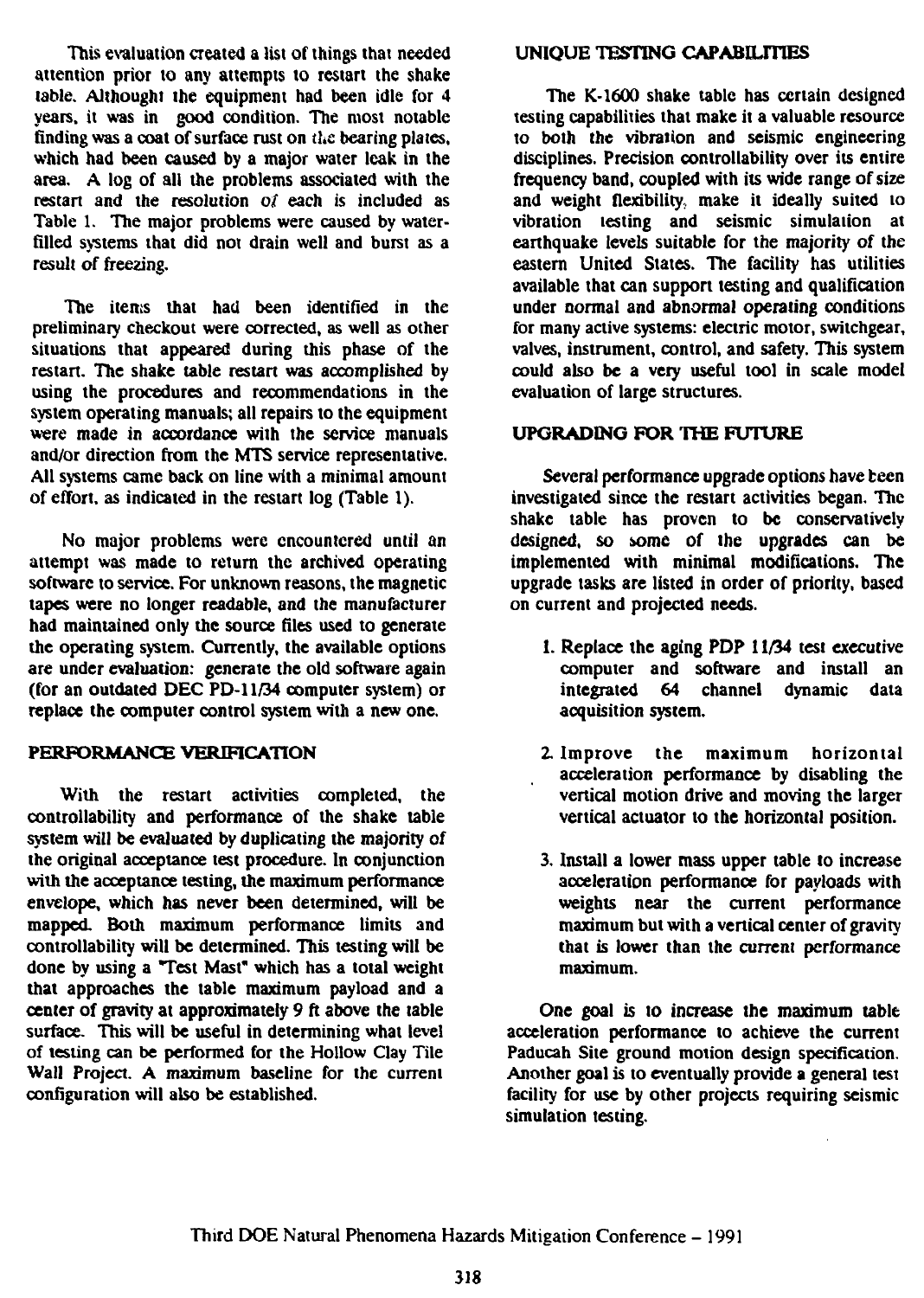| Table 1. K-1600 Restart activities log                                                                               |                                                                                                                                                                                                                                                                                                                                                                                                                                                                                                                                                                                                |
|----------------------------------------------------------------------------------------------------------------------|------------------------------------------------------------------------------------------------------------------------------------------------------------------------------------------------------------------------------------------------------------------------------------------------------------------------------------------------------------------------------------------------------------------------------------------------------------------------------------------------------------------------------------------------------------------------------------------------|
| <b>Activity</b>                                                                                                      | Action                                                                                                                                                                                                                                                                                                                                                                                                                                                                                                                                                                                         |
| Return utilities (electricity, air, water, etc.)<br>to service and relamp facility as needed                         | The utilities were returned to service, and repairs were made<br>as required.                                                                                                                                                                                                                                                                                                                                                                                                                                                                                                                  |
| Recommission the pit air quality system.                                                                             | The pit exhaust ventilation system was turned on; the oxygen<br>monitor was placed in service and calibrated: the alarm system<br>was tested and the complete system was certified and put on<br>scheduled test and certification recall.                                                                                                                                                                                                                                                                                                                                                      |
| Repair HVAC unit for computer room.                                                                                  | The complete unit was tested. Some piping that had burst due<br>to freezing was replaced; the water to freon heat exchanger<br>and steam coil was tested; and a defect. e compressor was<br>replaced.                                                                                                                                                                                                                                                                                                                                                                                          |
| Test/repair water to hydraulic oil heat<br>exchanger for the hydraulic power supply.                                 | The heat exchanger was removed and tested. It had burst and<br>was replaced.                                                                                                                                                                                                                                                                                                                                                                                                                                                                                                                   |
| Clean out hydraulic power supply (HPS)<br>reservoir, replace filters, fill with oil, and<br>return to service.       | The hatch to the reservoir was removed and the tank cleaned;<br>all filters were replaced; the reservoir was refilled with the<br>proper oil; and the HPS was returned to service in accordance<br>with the manufacturers service manuals.                                                                                                                                                                                                                                                                                                                                                     |
| Clean/inspect table bearing ways, restore<br>rusted surfaces to proper finish, and protect<br>with a coating of oil. | The bearing ways were cleaned following procedure DS-KDE-<br>71600-001, inspected and found to be in specification, and<br>protected with a coating of oil.                                                                                                                                                                                                                                                                                                                                                                                                                                    |
| Clean drip pans and pit hydraulic oil sump<br>tank.                                                                  | The drip pans and lines were flushed, and the sump tank was<br>cleaned out.                                                                                                                                                                                                                                                                                                                                                                                                                                                                                                                    |
| Retorque all structural table bolts per table<br>assembly schedule listed on drawing<br>355744-01.                   | The bolts were checked for tightness.                                                                                                                                                                                                                                                                                                                                                                                                                                                                                                                                                          |
| Inspect and purge nitrogen distribution<br>system.                                                                   | The nitrogen system was inspected and purged.                                                                                                                                                                                                                                                                                                                                                                                                                                                                                                                                                  |
| Pressurize nitrogen system to maximum<br>operating pressure and check for leaks.                                     | The nitrogen system was pressurized in 250-psi increments. At<br>the first increment, a leaky rupture disc was found and<br>replaced. At the second increment one of the nitrogen spring<br>seals leaked and was replaced. At the third increment the<br>other nitrogen spring seal leaked and was replaced. The<br>system was then taken to 1500-psi and has been maintained<br>there for several months with no sign of a leak. As soon as<br>the gas booster pump is installed the nitrogen system will be<br>taken to the maximum operating pressure (2000 psi) for final<br>leak testing. |
| Replace all welded hydraulic system<br>accumulators with new ones and charge with<br>dry nitrogen.                   | All welded accumulators were replaced with new ones<br>supplied by MTS and then pressurized to the correct<br>operating pressure by the Mechanical Testing Organization.                                                                                                                                                                                                                                                                                                                                                                                                                       |
| Remove vertical support beam and reinstall<br>vertical actuator.                                                     | The support beam was replaced by the actuator. Both the<br>locking pins and the nitrogen support springs were used to<br>support the table for this operation.                                                                                                                                                                                                                                                                                                                                                                                                                                 |